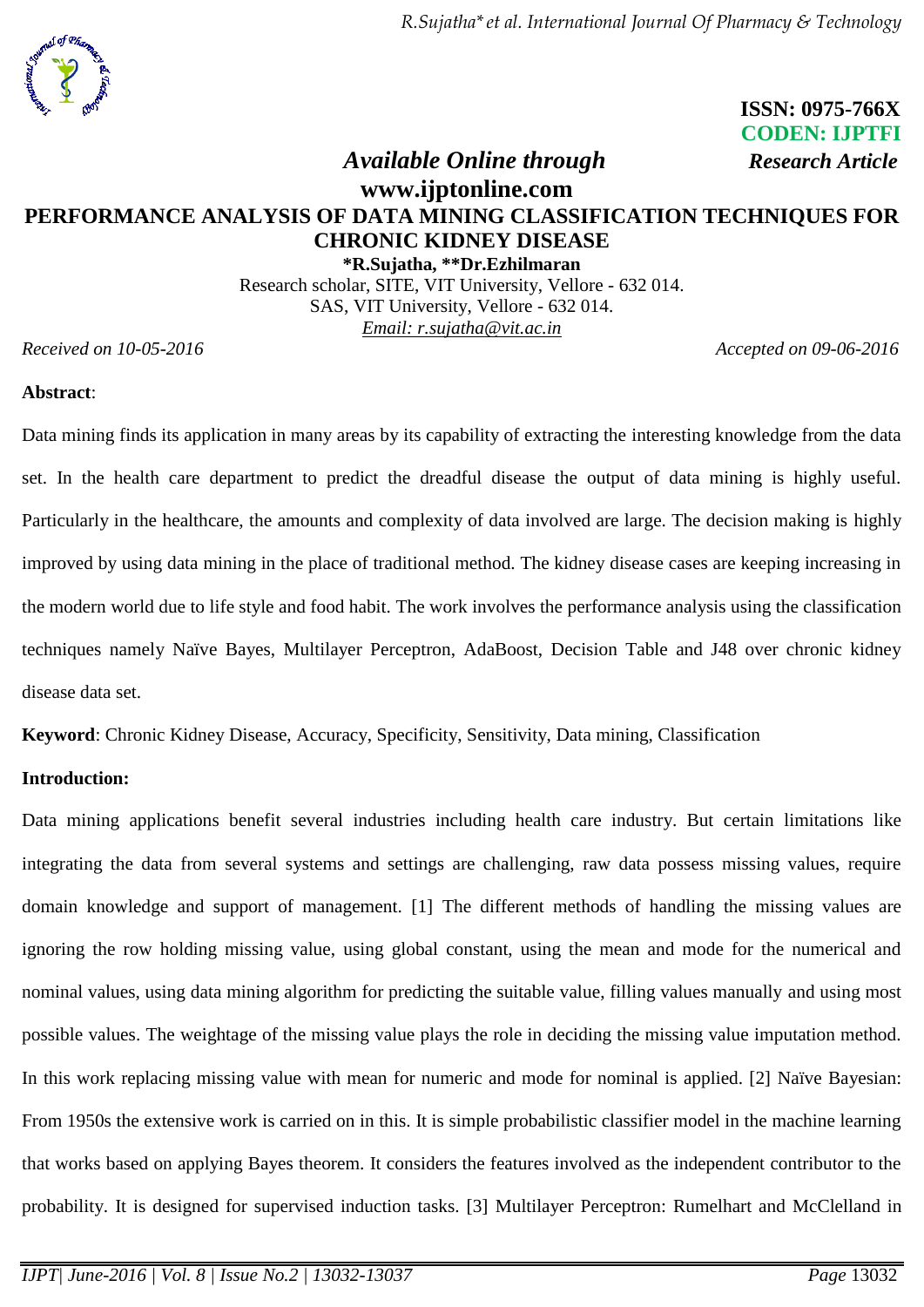*R.Sujatha\*et al. International Journal Of Pharmacy & Technology*

1986 devised the multilayer perceptron. It is a feed forward ANN model that plots input data onto a set of appropriate outputs. It comprises of multiple layers of nodes in a directed graph, with strong inter connections. Uses supervised learning technique named backpropagation for the network training. [4] Adaboost: Yoav Freund and Robert Schapire proposed the ensemble learning method that utilises multiple learners in solving a problem. It possesses wide application and helps in accurate prediction with simplicity. [5] Decision Table:rule based classification model that is represented in tabular way for describing and analysing the decision. [6] J48: It is the simple C4.5 decision tree that helps in classification. Creation of binary tree and working over each instances in the data set and thus helps in the classification. [7] K-Fold Cross Validation: For comparing the predictive accuracy of classifiers the K-fold cross validation method is utilised in the random samples that minimize the associated bias in the data set. Otherwise called as rotation estimation where the entire dataset is split randomly into k subsets that are mutually exclusive and of almost equal in size. [4]

#### **Methodology:**

The analysing of the data set based on the attributes and its properties is always the interesting work. The value of each attribute helps in the determination of the various evaluation metrics. The taken data set used for the analysis is the chronic kidney disease from UCI data repository. As mentioned earlier the need of the hour work is to think about the health. The data set is rich with the vital things to be considered for classifying with nominal and numerical values for the attributes. The various attributes are age, blood pressure, specific gravity, albumin, sugar, red blood cells, pus cell, pus cell clumps, bacteria, blood glucose random, blood urea, serum creatinine, sodium, potassium, haemoglobin, packed cell volume, white blood cell count, red blood cell count, hypertension, diabetes mellitus, coronary artery disease, appetite, pedal edema, anaemia and finally the class that tells about chronic kidney disease or not. It holds cases of 400 different age grouped people with the missing values.The work flow is illustrated in the



**Fig 1. Work Flow**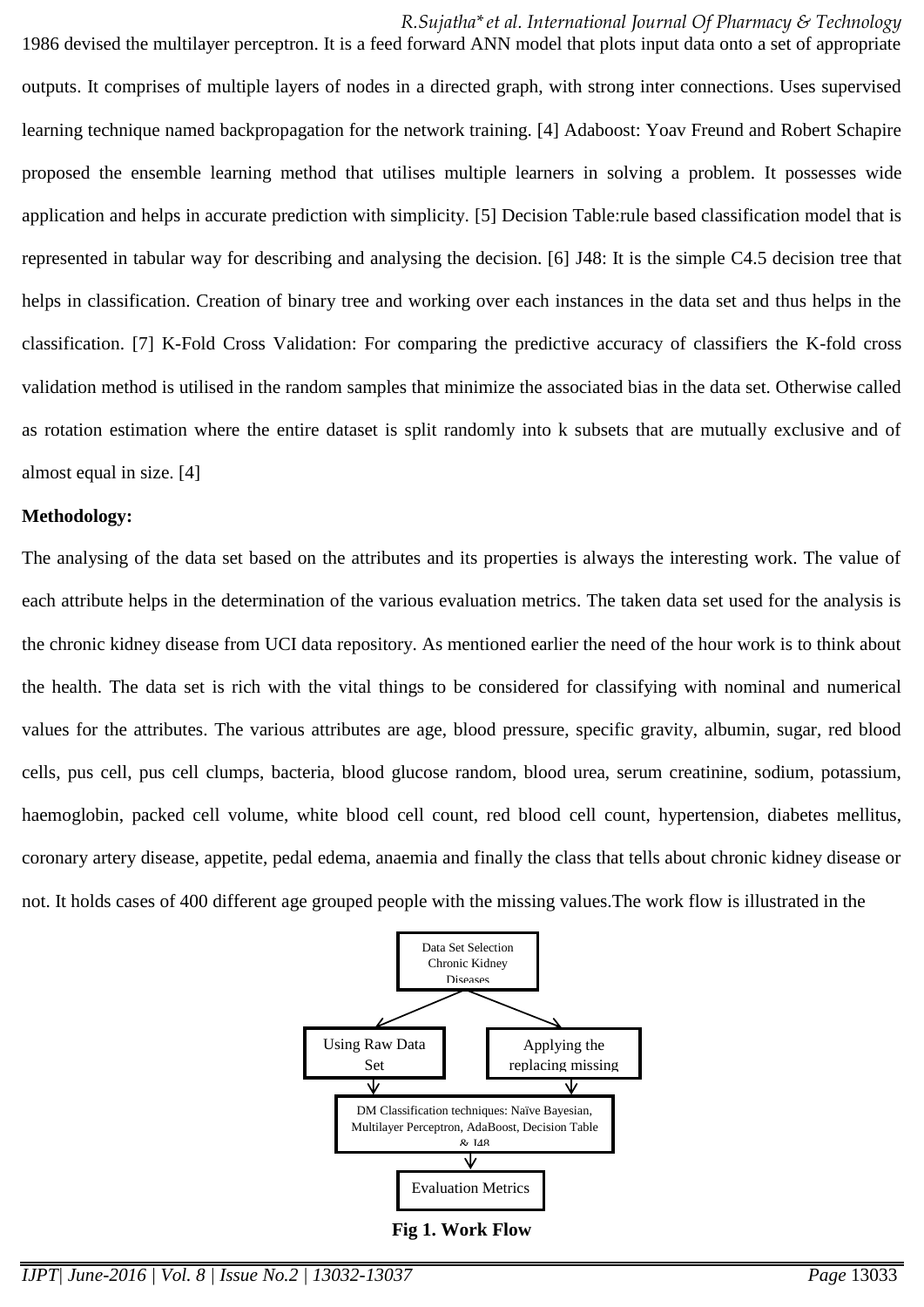*R.Sujatha\*et al. International Journal Of Pharmacy & Technology* Figure 1.The classifiers selected for the analysis were done with care such that falls in different category of classification techniques namely naïve Bayesian from Bayes, Multilayer Perceptron from functions, Adaboost from meta, Decision table from rules and J48 from trees. The work is done on the K-fold cross validation varying from 2 to 6.

The performance of the classifiers with missing values and by the method replacing missing values is taken into consideration for folding from 2 to 6. The Table 1 narrates about the various evaluation metrics considered.

# **Table-1: Evaluation Metrics.**

| Accuracy - It is the measure that indicates the instances that are correctly classified.         |  |  |  |  |  |  |  |  |  |  |
|--------------------------------------------------------------------------------------------------|--|--|--|--|--|--|--|--|--|--|
|                                                                                                  |  |  |  |  |  |  |  |  |  |  |
| $Accuracy = \frac{TruePositive + TrueNegative}{TotalNo. of instances}$                           |  |  |  |  |  |  |  |  |  |  |
|                                                                                                  |  |  |  |  |  |  |  |  |  |  |
| Kappa Statistics - It is a statistic that measures inter-rater agreement for the purpose of      |  |  |  |  |  |  |  |  |  |  |
| qualitative matters. The value between 0 to 1 indicating the scale of perfect agreement. 1 is    |  |  |  |  |  |  |  |  |  |  |
| considered the perfect value. ()                                                                 |  |  |  |  |  |  |  |  |  |  |
|                                                                                                  |  |  |  |  |  |  |  |  |  |  |
| $\kappa$ appa = $\frac{Observed\ Agreement - Expected\ Agreement}{1-Expected\ Agreement}$        |  |  |  |  |  |  |  |  |  |  |
|                                                                                                  |  |  |  |  |  |  |  |  |  |  |
| TN - True Negative - Predicted negative that are actually negative                               |  |  |  |  |  |  |  |  |  |  |
|                                                                                                  |  |  |  |  |  |  |  |  |  |  |
| FP - False Positive - Predicted Positive that are actually negative                              |  |  |  |  |  |  |  |  |  |  |
| FN - False Negative - Predicted negative that are actually positive                              |  |  |  |  |  |  |  |  |  |  |
|                                                                                                  |  |  |  |  |  |  |  |  |  |  |
| TP - True Positive - Predicted positive that are actually positive                               |  |  |  |  |  |  |  |  |  |  |
|                                                                                                  |  |  |  |  |  |  |  |  |  |  |
| Specificity - It is a measure that tells about "True Negative Rate".                             |  |  |  |  |  |  |  |  |  |  |
|                                                                                                  |  |  |  |  |  |  |  |  |  |  |
| $Specificity = \frac{TrueNegative}{TrueNegative + FalsePositive}$                                |  |  |  |  |  |  |  |  |  |  |
|                                                                                                  |  |  |  |  |  |  |  |  |  |  |
|                                                                                                  |  |  |  |  |  |  |  |  |  |  |
| Sensitivity / Recall / True Positive Rate - It is measure that tells about "True Positive Rate". |  |  |  |  |  |  |  |  |  |  |
|                                                                                                  |  |  |  |  |  |  |  |  |  |  |
| $Sensitivity = \frac{True \ Positive}{True \ Positive + False \ Negative}$                       |  |  |  |  |  |  |  |  |  |  |
|                                                                                                  |  |  |  |  |  |  |  |  |  |  |
| Precision - It is the proportion of the predicted positive cases that were correct.              |  |  |  |  |  |  |  |  |  |  |
|                                                                                                  |  |  |  |  |  |  |  |  |  |  |
|                                                                                                  |  |  |  |  |  |  |  |  |  |  |
| $Precision = \frac{True \ Positive}{True \ Positive + False \ Positive}$                         |  |  |  |  |  |  |  |  |  |  |
|                                                                                                  |  |  |  |  |  |  |  |  |  |  |
| F-Measure - It is the harmonic mean of precision and recall.                                     |  |  |  |  |  |  |  |  |  |  |
|                                                                                                  |  |  |  |  |  |  |  |  |  |  |
| $F-Measure = 2.\frac{precision. recall}{precision + recall}$                                     |  |  |  |  |  |  |  |  |  |  |
|                                                                                                  |  |  |  |  |  |  |  |  |  |  |
| Area under ROC curve - The accuracy of the test relies on classifying the data set into with     |  |  |  |  |  |  |  |  |  |  |

and without chronic kidney disease. >0.5 and 1 indicates the perfect.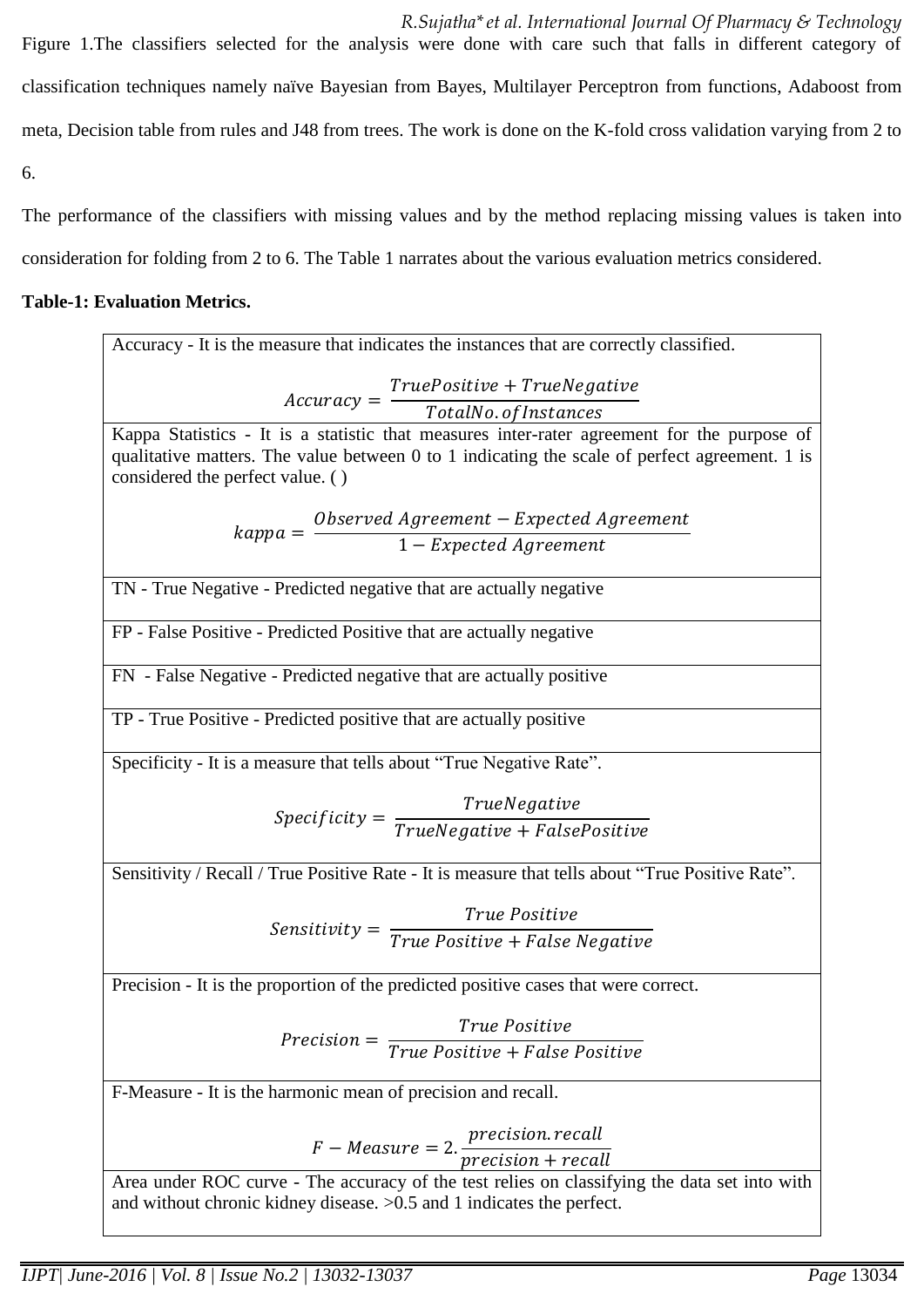#### **Results &Discussions:**

The chronic kidney disease data set possess 400 patience cases. Each instance has 24 attributes with last attribute holding the class that defines chronic disease or not. The dataset is taken from the UCI data repository.[8]

The Table 2 holds the above mentioned evaluation metrics value for the raw data set for the K- fold cross validation

ranging from 2 to 6 over the various classifiers.

| К              | <b>Classifiers</b>    | Accuracy<br>$(\%)$ | kappa<br><i>statistics</i> | TN  | FP             | FN                    | TP  | time to<br>build<br>model<br>(sec) | Specificty | Sensitivity | Precision | F-Measure | Curve<br>under<br>Area<br>$_{\rm ROC}$ |
|----------------|-----------------------|--------------------|----------------------------|-----|----------------|-----------------------|-----|------------------------------------|------------|-------------|-----------|-----------|----------------------------------------|
| $\mathfrak{D}$ | Naïve Bayes           | 95.25              | 0.9012                     | 231 | 19             | $\Omega$              | 150 | $\Omega$                           | 0.924      | 1.000       | 0.8876    | 0.953     | 1                                      |
|                | Multilayer Perceptron | 98.5               | 0.9679                     | 248 | $\overline{2}$ | $\overline{4}$        | 146 | 5.96                               | 0.992      | 0.973       | 0.9865    | 0.985     | 0.999                                  |
|                | AdaBoost              | 98                 | 0.9572                     | 247 | 3              | 5                     | 145 | 0.02                               | 0.988      | 0.967       | 0.9797    | 0.98      | 0.997                                  |
|                | Decision Table        | 96.5               | 0.9247                     | 246 | $\overline{4}$ | 10                    | 140 | 0.14                               | 0.984      | 0.933       | 0.9722    | 0.965     | 0.978                                  |
|                | J48                   | 96.5               | 0.9253                     | 243 | $\overline{7}$ | $\overline{7}$        | 143 | $\Omega$                           | 0.972      | 0.953       | 0.9533    | 0.965     | 0.993                                  |
|                | Naïve Bayes           | 94.75              | 0.8911                     | 229 | 21             | $\Omega$              | 150 | $\Omega$                           | 0.916      | 1.000       | 0.8772    | 0.948     | 1                                      |
|                | Multilayer Perceptron | 97.75              | 0.9526                     | 241 | 9              | $\Omega$              | 150 | 5.85                               | 0.964      | 1.000       | 0.9434    | 0.978     | $\mathbf{1}$                           |
| 3              | AdaBoost              | 97.25              | 0.9411                     | 246 | $\overline{4}$ | $\overline{7}$        | 143 | 0.02                               | 0.984      | 0.953       | 0.9728    | 0.972     | 0.998                                  |
|                | Decision Table        | 97.5               | 0.9464                     | 247 | 3              | $\overline{7}$        | 143 | 0.16                               | 0.988      | 0.953       | 0.9795    | 0.975     | 0.985                                  |
|                | J48                   | 98.25              | 0.9629                     | 244 | 6              | 1                     | 149 | $\Omega$                           | 0.976      | 0.993       | 0.9613    | 0.983     | 0.99                                   |
|                | Naïve Bayes           | 95                 | 0.8961                     | 230 | 20             | $\Omega$              | 150 | $\Omega$                           | 0.92       | 1.000       | 0.8824    | 0.951     | 1                                      |
|                | Multilayer Perceptron | 99.75              | 0.9947                     | 249 | 1              | $\Omega$              | 150 | 5.84                               | 0.996      | 1.000       | 0.9934    | 0.998     | $\mathbf{1}$                           |
| $\overline{a}$ | AdaBoost              | 98                 | 0.9573                     | 246 | $\overline{4}$ | $\boldsymbol{\Delta}$ | 146 | 0.02                               | 0.984      | 0.973       | 0.9733    | 0.98      | 0.998                                  |
|                | <b>Decision Table</b> | 97.5               | 0.9467                     | 245 | 5              | 5                     | 145 | 0.14                               | 0.98       | 0.967       | 0.9667    | 0.975     | 0.984                                  |
|                | <b>J48</b>            | 98                 | 0.9569                     | 250 | $\Omega$       | 8                     | 142 | 0.02                               |            | 0.947       | 1.0000    | 0.98      | 1                                      |
|                | Naïve Bayes           | 94.75              | 0.8911                     | 229 | 21             | $\Omega$              | 150 | $\Omega$                           | 0.916      | 1.000       | 0.8772    | 0.948     | 1                                      |
|                | Multilayer Perceptron | 99.25              | 0.9841                     | 247 | 3              | $\Omega$              | 150 | 5.92                               | 0.988      | 1.000       | 0.9804    | 0.993     | $\mathbf{1}$                           |
| 5              | AdaBoost              | 98.5               | 0.9682                     | 245 | 5              | $\mathbf{1}$          | 149 | 0.03                               | 0.98       | 0.993       | 0.9675    | 0.985     | $\mathbf{1}$                           |
|                | <b>Decision Table</b> | 96.75              | 0.93                       | 247 | 3              | 10                    | 140 | 0.17                               | 0.988      | 0.933       | 0.9790    | 0.967     | 0.982                                  |
|                | J48                   | 99.25              | 0.984                      | 249 | $\mathbf{1}$   | $\overline{2}$        | 148 | $\Omega$                           | 0.996      | 0.987       | 0.9933    | 0.992     | 0.999                                  |
| 6              | Naïve Bayes           | 95.5               | 0.9062                     | 232 | 18             | $\Omega$              | 150 | $\Omega$                           | 0.928      | 1.000       | 0.8929    | 0.955     | 1                                      |
|                | Multilayer Perceptron | 99.75              | 0.9947                     | 249 | 1              | $\Omega$              | 150 | 5.84                               | 0.996      | 1.000       | 0.9934    | 0.998     | $\mathbf{1}$                           |
|                | AdaBoost              | 99.5               | 0.9894                     | 248 | $\overline{2}$ | $\Omega$              | 150 | 0.03                               | 0.992      | 1.000       | 0.9868    | 0.995     | $\mathbf{1}$                           |
|                | <b>Decision Table</b> | 98.25              | 0.9625                     | 248 | $\overline{2}$ | 5                     | 145 | 0.14                               | 0.992      | 0.967       | 0.9864    | 0.982     | 0.994                                  |
|                | J48                   | 98.75              | 0.9733                     | 248 | $\overline{2}$ | 3                     | 147 | O                                  | 0.992      | 0.980       | 0.9866    | 0.987     | 0.999                                  |

**Table-2: Evaluation metrics over chronic kidney dataset with missing values.**

Similarly Table 3 holds for the data set that is replacing the missing values. Experimental work begins in the place of

imputation method. The numeric values are replaced by mean and nominal values are replaced by mode.

**Table-3: Evaluation metrics over chronic kidney dataset with replace missing values filter.**

| $\mathbf{K}$   | <b>Classifiers</b>           | Accuracy<br>$\mathcal{E}$ | kappa<br><b>statistics</b> | TN FP |                         | FN              | TP  | time to<br>build<br>model<br>(sec) | Specificty | Sensitivity | Precision       | F-Measure | ROC Curve<br>Area under |
|----------------|------------------------------|---------------------------|----------------------------|-------|-------------------------|-----------------|-----|------------------------------------|------------|-------------|-----------------|-----------|-------------------------|
|                | Naïve Bayes                  | 94.25                     | 0.881                      | 227   | 23                      | $\Omega$        | 150 | $\Omega$                           | 0.908      | 1.0000      | 0.8671          | 0.943     | $\mathbf{1}$            |
|                | Multilayer Perceptron        | 98                        | 0.9578                     | 242   | 8                       |                 | 150 | 10.58                              | 0.968      | 0.9934      | 0.9494          | 0.98      | 0.998                   |
|                | AdaBoost                     | 96                        | 0.9158                     | 237   | 13                      | 3               | 147 | 0.03                               | 0.948      | 0.9800      | 0.9188          | 0.96      | 0.994                   |
|                | <b>Decision Table</b>        | 97                        | 0.9355                     | 247   | $\overline{\mathbf{3}}$ | 9               | 141 | 0.11                               | 0.988      | 0.9400      | 0.9792          | 0.97      | 0.972                   |
| $\overline{c}$ | J48                          | 97                        | 0.9358                     | 245   | 5                       | $\overline{7}$  | 143 | $\Omega$                           | 0.98       | 0.9533      | 0.9662          | 0.97      | 0.97                    |
|                | Naïve Bayes                  | 94                        | 0.8756                     | 227   | 23                      | $\mathbf{1}$    | 149 | $\Omega$                           | 0.908      | 0.9933      | 0.8663          | 0.941     | 0.998                   |
|                | Multilayer Perceptron        | 97                        | 0.937                      | 238   | 12                      | $\Omega$        | 150 | 10.99                              | 0.952      | 1.0000      | 0.9259          | 0.97      | 0.999                   |
|                | AdaBoost                     | 95                        | 0.8942                     | 237   | 13                      | $\overline{7}$  | 143 | 0.03                               | 0.948      | 0.9533      | 0.9167          | 0.95      | 0.993                   |
|                | <b>Decision Table</b>        | 96                        | 0.9142                     | 244   | 6                       | 10 <sup>1</sup> | 140 | 0.11                               | 0.976      | 0.9333      | 0.9589          | 0.96      | 0.979                   |
| 3              | J48                          | 95.75                     | 0.9097                     | 240   | 10                      | $\overline{7}$  | 143 | $\Omega$                           | 0.96       | 0.9533      | 0.9346          | 0.958     | 0.972                   |
|                | Naïve Bayes                  | 94.25                     | 0.881                      | 227   | 23                      | $\Omega$        | 150 | $\Omega$                           | 0.908      | 1.0000      | 0.8671          | 0.943     | 0.999                   |
|                | Multilayer Perceptron        | 97.75                     | 0.9526                     | 241   | 9                       | $\Omega$        | 150 | 10.86                              | 0.964      | 1.0000      | 0.9434          | 0.978     | 0.999                   |
|                | AdaBoost                     | 97.5                      | 0.9471                     | 242   | 8                       | $\overline{2}$  | 148 | 0.02                               | 0.968      | 0.9867      | 0.9487          | 0.975     | 0.998                   |
|                | <b>Decision Table</b>        | 97.25                     | 0.9411                     | 246   | $\overline{a}$          | $\overline{7}$  | 143 | 0.11                               | 0.984      | 0.9533      | 0.9728          | 0.972     | 0.988                   |
| 4              | <b>J48</b>                   | 96.75                     | 0.9304                     | 245   | 5                       | 8               | 142 | $\Omega$                           | 0.98       | 0.9467      | 0.9660          | 0.967     | 0.971                   |
|                | Naïve Bayes                  | 95.25                     | 0.9012                     | 231   | 19                      | $\Omega$        | 150 | $\Omega$                           | 0.924      | 1.0000      | 0.8876          | 0.953     | 0.999                   |
|                | <b>Multilayer Perceptron</b> | 97.75                     | 0.9524                     | 242   | 8                       | $\mathbf{1}$    | 149 | 10.88                              | 0.968      | 0.9933      | 0.9490          | 0.978     | 0.999                   |
|                | AdaBoost                     | 97.25                     | 0.9417                     | 242   | 8                       | 3               | 147 | 0.03                               | 0.968      | 0.9800      | 0.9484          | 0.973     | 0.998                   |
|                | <b>Decision Table</b>        | 97.25                     | 0.9408                     | 248   | $\overline{2}$          | $\mathbf Q$     | 141 | 0.11                               | 0.992      |             | $0.9400$ 0.9860 | 0.972     | 0.977                   |
| 5              | <b>J48</b>                   | 96                        | 0.9151                     | 240   | 10                      | 6               | 144 | $\Omega$                           | 0.96       | 0.9600      | 0.9351          | 0.96      | 0.959                   |
|                | Naïve Bayes                  | 93.25                     | 0.8599                     | 226   | 24                      | $\overline{3}$  | 147 | 0.02                               | 0.904      |             | 0.9800 0.8596   | 0.933     | 0.997                   |
|                | <b>Multilayer Perceptron</b> | 97.25                     | 0.942                      | 240   | 10                      | $\mathbf{1}$    | 149 | 10.11                              | 0.96       | 0.9933      | 0.9371          | 0.973     | 0.999                   |
|                | AdaBoost                     | 97.25                     | 0.9414                     | 244   | 6                       | 5               | 145 | 0.02                               | 0.976      | 0.9667      | 0.9603          | 0.973     | 0.998                   |
|                | <b>Decision Table</b>        | 97.25                     | 0.9409                     | 247   | 3                       | 8               | 142 | 0.11                               | 0.988      | 0.9467      | 0.9793          | 0.972     | 0.992                   |
| 6              | <b>J48</b>                   | 96.5                      | 0.9253                     | 243   | $\overline{7}$          | $\overline{7}$  | 143 | 0.02                               | 0.972      |             | 0.9533 0.9533   | 0.965     | 0.976                   |

*IJPT| June-2016 | Vol. 8 | Issue No.2 | 13032-13037 Page* 13035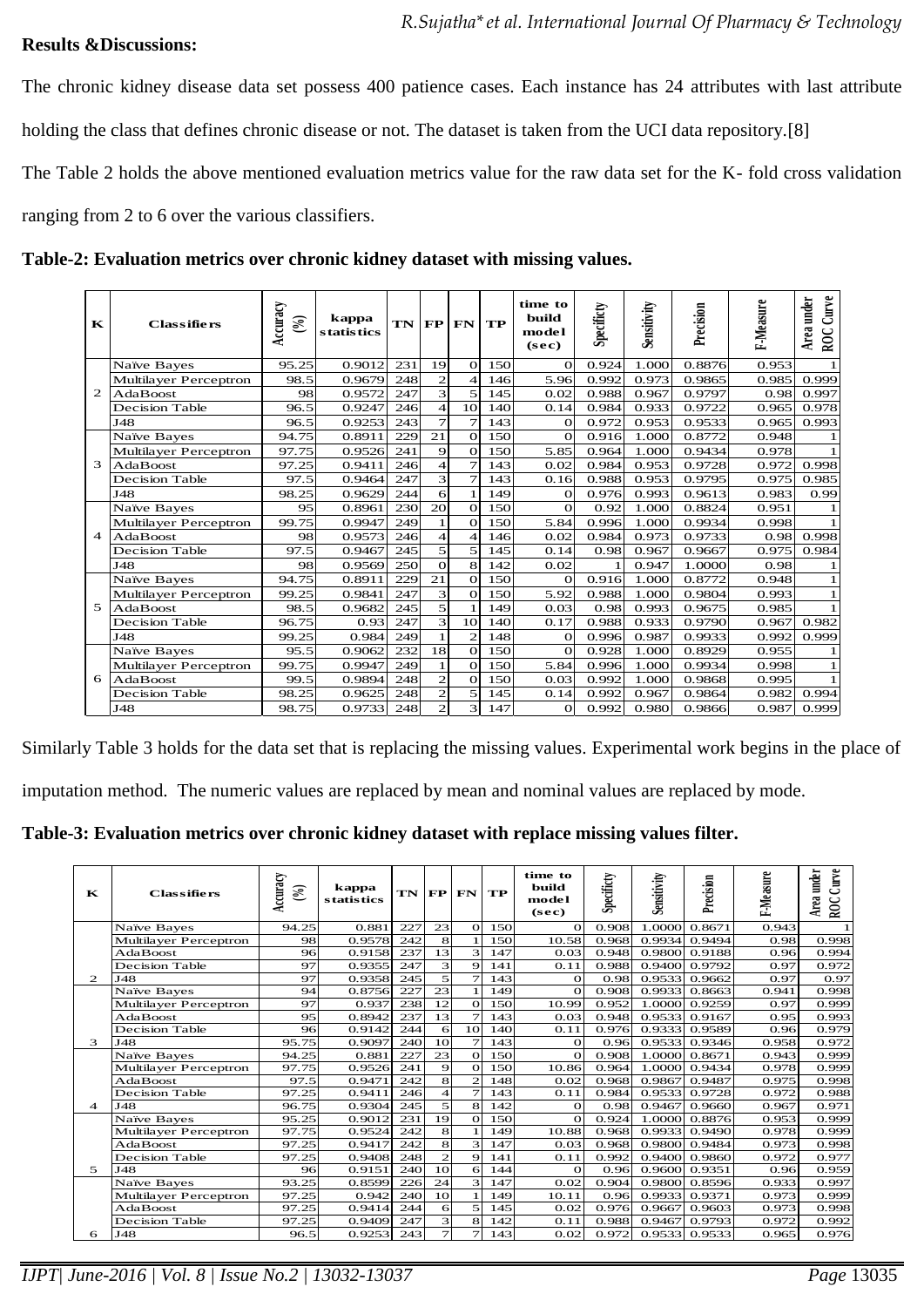*R.Sujatha\*et al. International Journal Of Pharmacy & Technology* On comparing the various evaluation metrics from the above tables, the interpretation is quiet shocking that for this data set the missing value imputation method adopted yields the negative impact on the performance. In general ROC area is excellent.

 $\overline{1}$ 

 $0.95$ 

 $0.96$ 

 $0.92$ 

 $0.9$ 

 $0.88$ 

 $0.86$ 

1.000

0.980

0.960

 $0.940$ 

 $0.920$ Precision  $0.900$ 

0.880

 $0.860$ 

 $0.840$ 

 $0.820$ 

0.800

Naïve

Bayesian

Multilayer

Perceptron

Naïve

Bayesian

Multilayer

Perceptron

AdaBoost

Classifiers

Decision

Table

Specificity  $0.94$ 









AdaBoost

Classifiers

Decision

Table

 $\blacksquare$  wm

 $\blacksquare$  wom

 $\blacksquare$  wm

 $\blacksquare$  won

 $J48$ 

**J48** 

The various performance like accuracy, specificity, sensitivity and precision is dropped is indicated in the Fig. 2,3,4 and 5 on the comparison between the raw data set and processed data set ie ., data imputation with mean and mode make data sets without missing value.

### **Conclusion:**

The work clearly illustrated that choosing the method for the missing data set handling should be done with the utmost care. When tried to use the ignoring method due to the lot of missing values the output is not appreciable. The values of the data set needs to be analysed well to get the highly interesting patterns and best performance values.

### **References:**

- 1. Hian Chye Koh, Gerald Tan, Data mining applications in health care, Journal of Healthcare Information Management , 2005, Vol. 19, No. 2, pp. 64-72.
- 2. J. Han, M. Kamber, and J. Pei, Data mining: concepts and techniques: Morgan kaufmann, 2006.
- 3. Sau Loong Ang, Hong Choon Ong and Heng Chin Low, Classification Using the General Bayesian Network, Pertanika J. Sci. & Technol, 2016, 24 (1), pp. 205 - 211.
- 4. http://archive.ics.uci.edu/ml/datasets/Chronic\_Kidney\_Disease